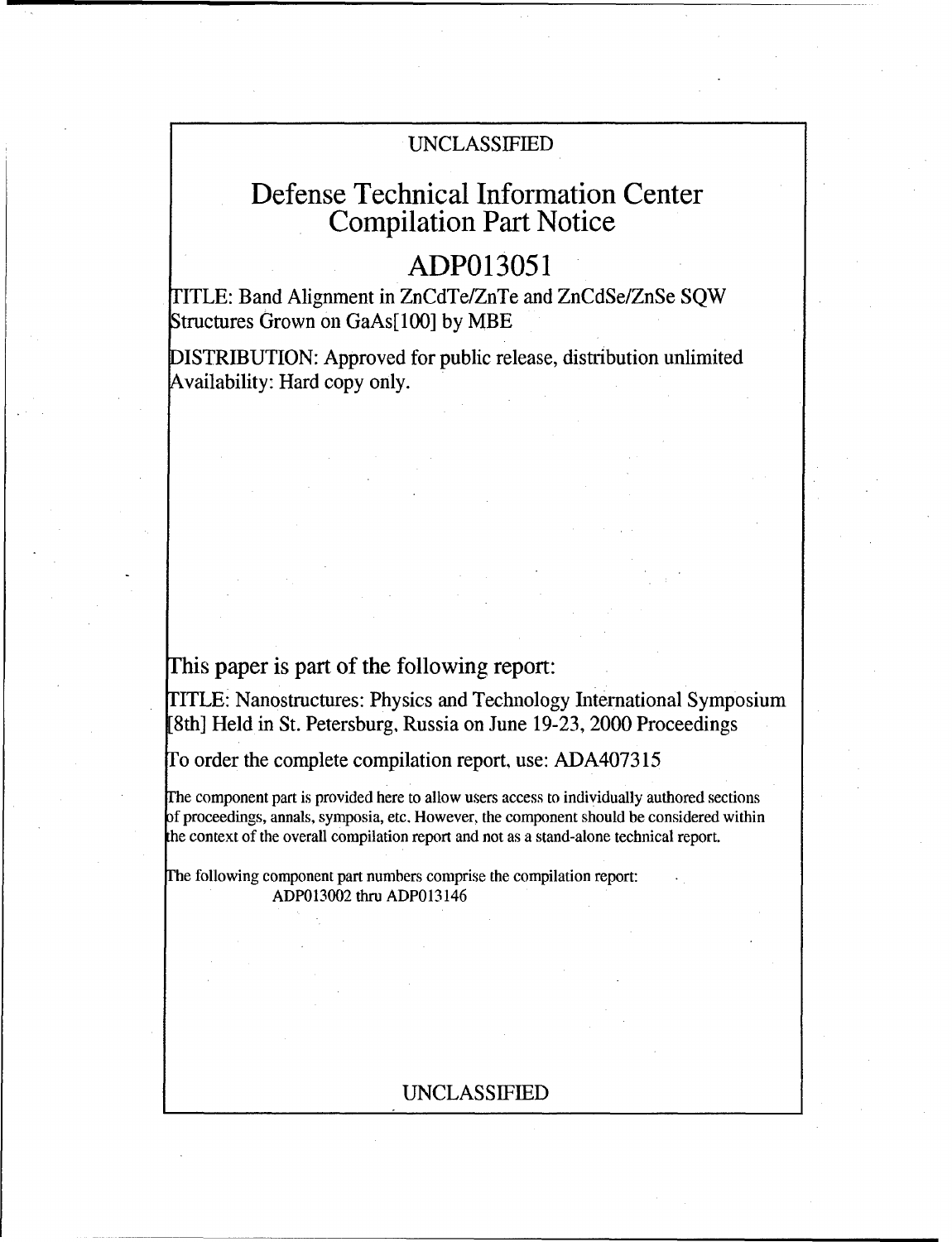8th Int. Symp. "Nanostructures: Physics and Technology" **QW/SL.IOp** St Petersburg, Russia, June 19-23, 2000 © 2000 loffe Institute

### Band alignment in ZnCdTe/ZnTe and ZnCdSe/ZnSe SQW structures grown on GaAs(100) **by** MBE

V. I. Kozlovsky†, *Yu. G. Sadofyev*† and V. G. Litvinov‡

t P. N. Lebedev Physical Institute RAS, 53, Leninsky Pr., 117924, Moscow, Russia t Ryazan State Radioengineering Academy, Gagarina 59/1, 390000, Ryazan, Russia

Abstract. MBE-grown ZnTe/CdZnTe/ZnTe and ZnSe/ZnCdSe/ZnSe strained single quantum well (SQW) structures with non-doping layers were investigated by cathodoluminescence (CL) and deep level transient spectroscopy (DLTS). Obtained DLTS and CL results were used for the estimation of the conduction band offset parameter  $Q_C$ .

#### **1.** Introduction

One of the major parameters of SQW structures is the energy band offset  $\Delta E_{\text{C}}$  (conduction band),  $\Delta E_V$  (valence band), which determines the heights of potential barriers for electrons and holes. However, these parameters for structures that we investigated are determined insufficiently reliably. Thus, the data of conduction band offset value,  $Q_C = \Delta E_C / \Delta E_G$ . ( $\Delta E_G = \Delta E_C + \Delta E_V$  is gap discontinuity), for the Zn<sub>j-x</sub>Cd<sub>x</sub>Te/CdTe heterojunction are known from the literature being changed from 0.775 up to 1.2 [1, 2] and for  $Zn_{1-x}Cd_xSe/ZnSe$  one from 0.64 up to 0.83 [3], respectively. One of the reasons of such data scattering can be essential dependence of edges of allowed bands on built-in elastic strains. These strains appear due to mismatching of crystal lattice parameters and their distribution on layers depends on concrete structure composition.

#### 2. Experiment

In this paper the band offsets in strained  $ZnTe/Zn<sub>1-x</sub>Cd<sub>x</sub>Te/ZnTe$  and  $ZnSe/Zn<sub>1-x</sub>Cd<sub>x</sub>Se/$ ZnSe **SQW** structures are experimentally determined by the low-temperature cathodoluminescence (CL) and electrical current deep level transient spectroscopy (DLTS) methods. Studied samples were grown by molecular beam epitaxy (MBE) on  $n^+$ -GaAs(100) substrates misoriented on **3'** to a (110) direction. Main parameters of grown structures are given in the left part of Table 1. **CL** spectra were recorded at temperature of 14 K, electron energy of 10 keV, e-beam current density of 0.1 mA/cm<sup>2</sup> and an electron beam spot diameter of 1 mm. In the case of DLTS the thermal evaporation of indium on the GaAs substrate back and nickel on the ZnTe (ZnSe) cap layer was used to prepare diode-like structures. The area of the nickel electrodes was  $1 \text{ mm}^2$ . All samples had high electrical resistance because of self-compensation effects in the epitaxial layers. Capacity of structures did not change with a bias voltage. For this reason, traditional DLTS variant based on a relaxation of the structure capacity [4] could not be applied for study of our samples. We registered the electrical current relaxation through the structure (the current DLTS) using usual procedure of DLTS measurement in all other respects.

#### **3.** Results and discussion

CL spectra of SQW structures contained weak narrow emission lines from free and bound exciton emissions near band edge region of  $ZnTe$  ( $ZnSe$ ) and also an intense  $I_{qw}$  line due to quantum well (QW) emission. Energy standing of the  $I_{qw}$  line depended on QW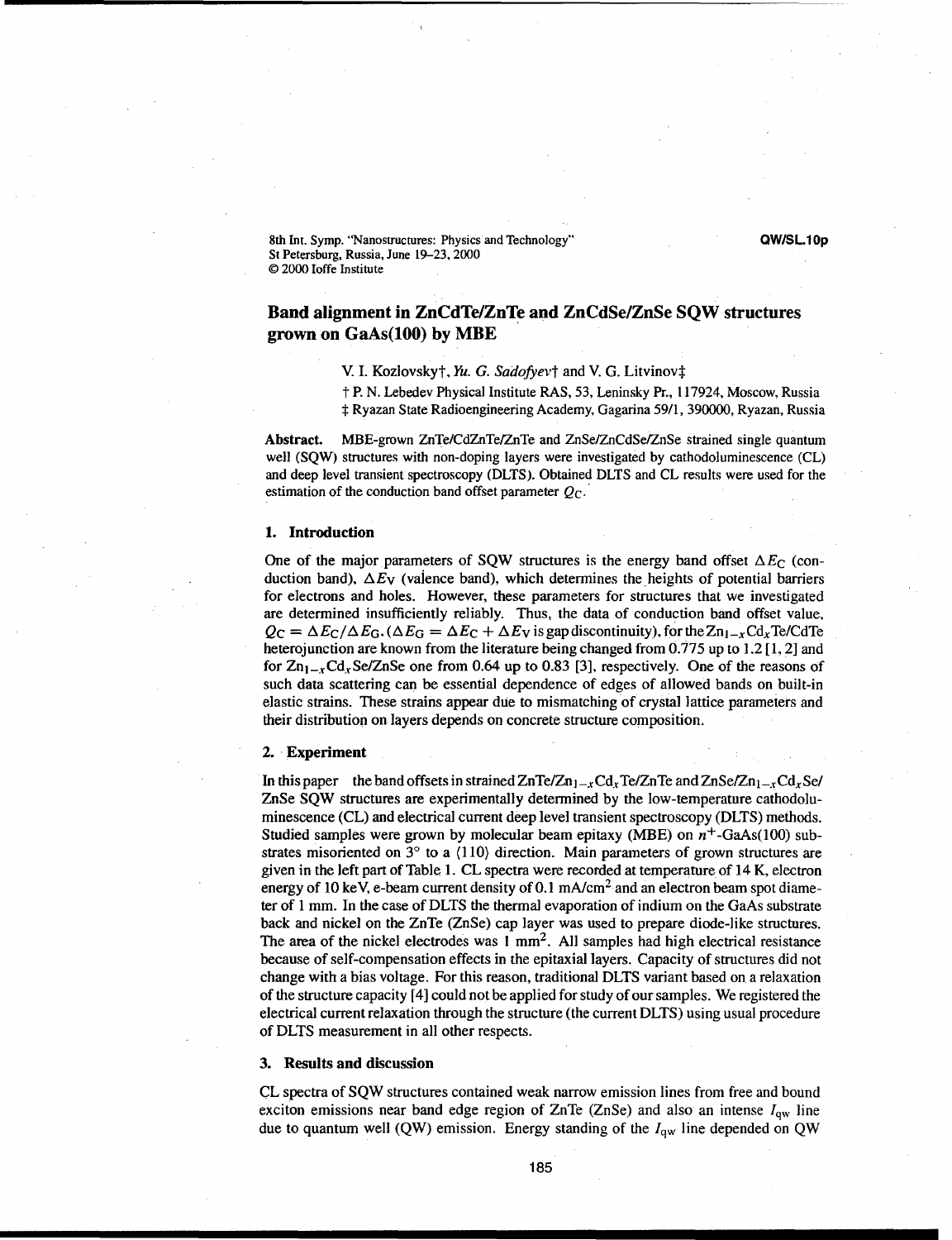| <b>Table 1.</b> Parameters of studied structures with single $Zn_{1-x}Cd_xTeQW$ (samples 195–197) and |  |  |  |  |
|-------------------------------------------------------------------------------------------------------|--|--|--|--|
| $Zn_{1-x}Cd_xSe$ QW (samples 207, 209–211).                                                           |  |  |  |  |

| Sample<br>numb. | %Cd<br>in OW | $L_{w}$<br>(nm) | $E_{CL}$<br>(eV) | $\Delta E_{\text{CL}}$<br>(meV) | E I<br>(meV) | $E_{\rm e1}$<br>(mev) | $E_{\rm hhl}$<br>(mev) | $Q_{\rm C}$       |
|-----------------|--------------|-----------------|------------------|---------------------------------|--------------|-----------------------|------------------------|-------------------|
| 195             | 22           | 3.5             | 2.246            | 134                             | 101          | 80                    | 16                     | $0.823 \pm 0.045$ |
| 196             | 22           | 6.5             | 2.206            | 174                             | 133          | 38                    | 7.5                    | $0.816 \pm 0.048$ |
| 197             | 20           | 5.5             | $2.226 -$        | 154                             | 116          | 46                    | 9                      | $0.814 \pm 0.05$  |
| 207             | 21           | 9               | 2.562            | 241                             | 155          | 19                    | 5.3                    | $0.656 \pm 0.038$ |
| 209             | 37           | 5               | 2.403            | 400                             | 255          | 54                    | 15.3                   | $0.676 \pm 0.033$ |
| 210             | 20           | 5               | 2.583            | 220                             | 140          | 44.5                  | 12.9                   | $0.695 \pm 0.038$ |
| 211             | 34           | 5.              | 2.427            | 376                             | 220          | 53                    | 15                     | $0.632 \pm 0.035$ |

parameters. The  $I_{\text{aw}}$  intensity was 2-3 orders of magnitude more than intensity of near band gap emission lines. Full width on half maximum of  $I_{\text{qw}}$  lines was equal to 8–10 meV. This fact testifies to high enough quality of structures. Energy standings,  $E_{CL}$ , of the  $I_{qw}$ line maximums for all tested structures are listed in Table 1.

The DLTS spectra contained a peak from deep level with an activation energy  $E2$ (samples 195-197, Fig. **1)** or E3 (samples 207, 209-211, Fig. 2) and an intense peak  $E1$  in low temperature region. At used minimal temperature of measurements (77 K) the recording of this peak was possible in emission rate windows providing relaxation time constant less than  $5 \cdot 10^{-4}$  s.

We consider that more intense  $E_1$  peak is due to emission of electrons from the ground quantified, level in the conduction band of the QW. The activation energy of the  $E_1$  in this case corresponds to the energy interval between the conduction band bottom in the barrier layer and ground quantified level in the QW. The activation energy of the traps bound with the low temperature  $E1$  peak changed from 101 up to 255 meV for various structures (Tables 1, 2).

The values of the effective bulk carrier concentrations  $N_t$ , at  $E1$  levels calculated by traditional method, are listed in Table 2. Taking into account that the capture of carriers occurs in the QW, it is possible to estimate the sheet concentration  $n_s$  of carriers captured on the ground quantified level as:  $n_s = N_t \cdot L_w$ , where  $L_w$  is the well width. The estimates show that in studied samples  $n_s$  does not exceed  $1 \times 10^{10}$  cm<sup>-2</sup>. It means that in the OW the ground quantified level is filled only.

The CL and DLTS experimental results were used for the estimation of conduction band offset parameter:

$$
Q_{\rm C} = \Delta E_{\rm C}/\Delta E_{\rm G} = (E1 + E_{\rm el})/(\Delta E_{\rm CL} - \Delta E_{\rm b} + E_{\rm el} + E_{\rm hhl}), \tag{1}
$$

where  $E1$  is the DLTS activation energy of electron emission from the ground state el in  $QW$ ,  $\Delta E_{CL}$  is the energy shift of the QW emission line from the free exciton emission line in the barrier ZnTe (ZnSe); Eel, **Ehhl'** is the energy of the ground state for electrons in the conduction band and holes in the valence band, respectively;  $\Delta E_b$  is changing of heavy hole exciton binding energies in the barrier layer and QW (see Table 1).

The energies  $E_{el}$  and  $E_{hh1}$  were calculated by using known parameters of the QW (its width,  $E1$ , electron and hole effective masses in the QW and the barriers, Cd content) and taking the rectangular model of the QW with wide barriers and finite depth [5]. So, *Eel* and  $E_{\text{hh}}$  can be written as:

$$
E_{\rm el} = F\{L_{\rm w}, \Delta E_{\rm C}\} = F\{L_{\rm w}, E_{\rm add} + E_{\rm el}\},\tag{2}
$$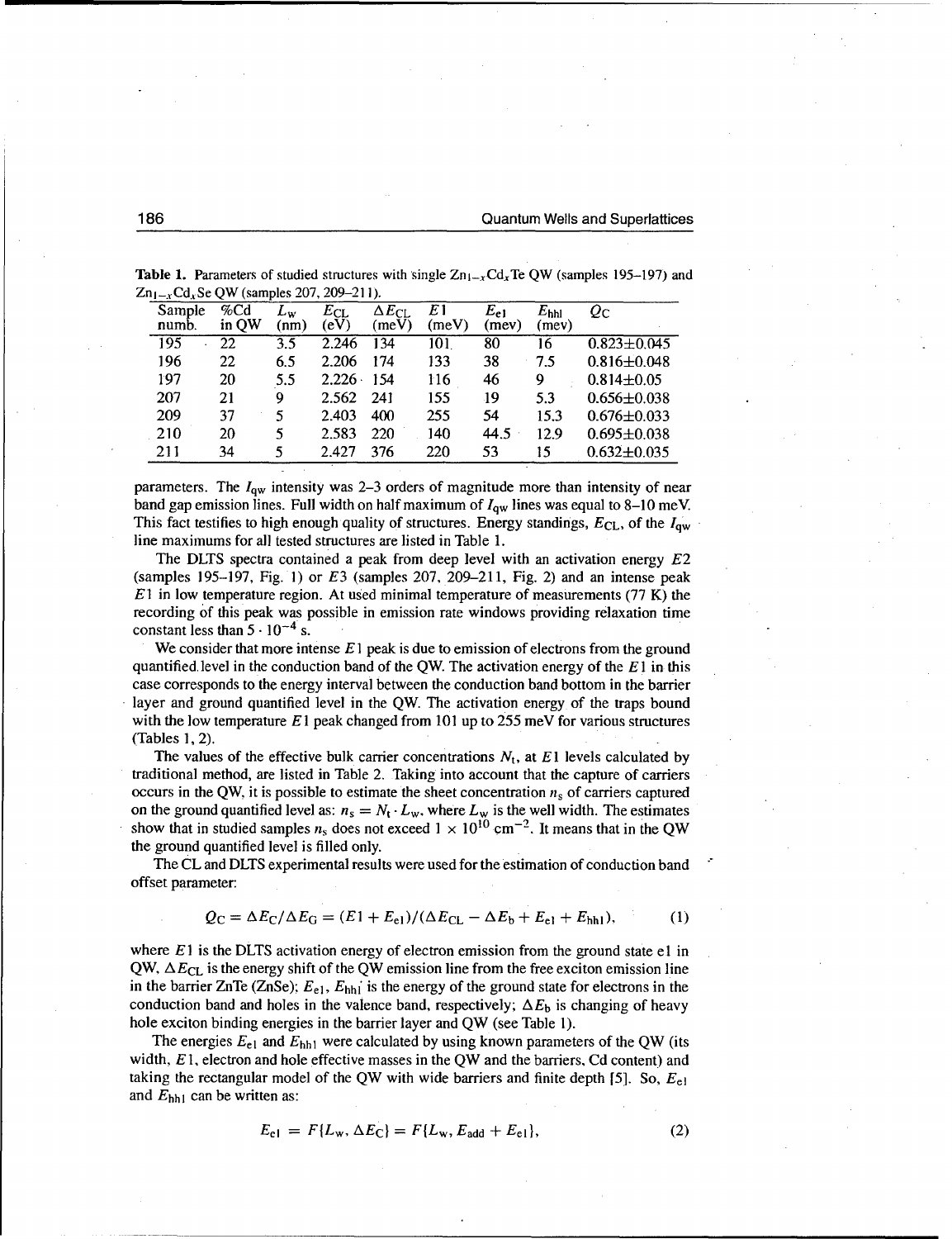







**Fig. 2.** DLTS spectra of the ZnSe/Zn<sub>1-x</sub>Cd<sub>x</sub>Se structures No 207 (curves  $1-1'$ ), 209  $(2-2')$ , 210  $(3-3')$ , and 211  $(4-4')$  measured at the reverse voltage  $V_f = -1$  V and the filling voltage  $V_f = +1$  V.

$$
E_{\text{hh1}} = G\{L_{\text{w}}, \Delta E_{\text{V}}\} G\{L_{\text{w}}, \Delta E_{\text{C}}(1 - Q_{\text{C}})/Q_{\text{C}}\}
$$
  
=  $G\{L_{\text{w}}, (E_{\text{add}} + E_{\text{c}})(1 - Q_{\text{C}})/Q_{\text{C}}\},$  (3)

where *F* and **G** are the transcendental functions.

Band gap of the **QW** material and its change respect to band gap of the barrier material can be expressed through the energy standing,  $E_{CL}$ , of the QW emission line and its energy shift, **AECL,** from the free exciton emission line in the barrier ZnTe (ZnSe) (see Table **1)** as:

$$
E_{\rm G} = E_{\rm CL} + E_{\rm hh}^{\rm b} - E_{\rm el} - E_{\rm hh1},\tag{4}
$$

$$
\Delta E_{\rm G} = \Delta E_{\rm V} + \Delta E_{\rm C} = \Delta E_{\rm V} + E_1 + E_{\rm el} = \Delta E_{\rm CL} - \Delta E_{\rm hh}^{\rm b} + E_{\rm el} + E_{\rm hh1}, \quad (5)
$$

where  $E_{\text{hhh}}$  is the heavy hole exciton binding energy. Thus, it is supposed that the free exciton emission line formed **by** the heavy hole. Further, in calculations of *EG,* it has been taken into account that the exciton binding energy,  $E_{hh}^{b}$ , is incremented approximately on 10 meV in the narrow QW when Bohr radius of the exciton  $(\sim 5.5 \text{ nm}$  for ZnCdTe and  $\sim$ 4 nm for ZnCdSe [7]) becomes comparable with well width. In case of the wide OW (9 nm, sample 207) the exciton binding energy is close to value 18 meV observed in the bulk ZnSe [5].

The numerical solution of combined equations (1–5) allows to calculate values  $E_{el}$ ,  $E_{\text{hh1}}$  and parameter  $Q_C$  using the experimental data from the CL and DLTS spectra without calculation of the built-in elastic strains. Observed such manner values  $Q_C$  are listed in